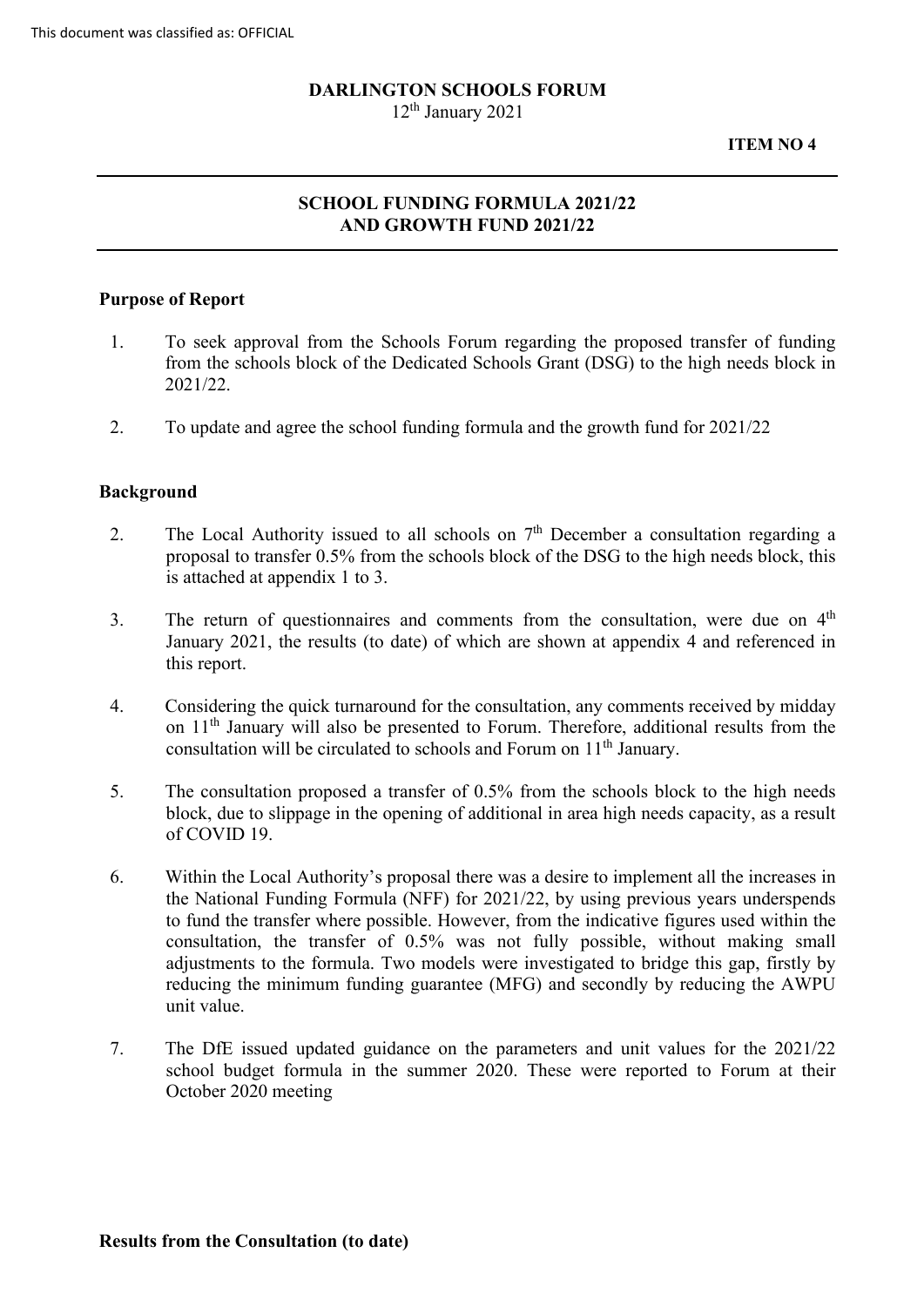- 8. The consultation included a questionnaire which asked the following questions,
	- Does your school support a 0.5 % transfer from the schools' block to the high needs block in 2021/22, to assist with high needs pressures, if this can be achieved without reducing any of the new increased NFF rates in the 2021/22 formula?
	- Does your school support a 0.5 % transfer from the schools' block to the high needs block in 2021/22, to assist with high needs pressures, if this means that some of the new increased NFF rates for 2021/22 will have to be slightly reduced in the 2021/22 formula?
	- Does your school support a lower transfer from the schools' block to the high needs block in 2021/22, to assist with high needs pressures, up to the maximum achievable whilst still implementing the new increased NFF rates for 2021/22? This transfer would be capped at 0.5%.
	- support a transfer in 2021/22 from the schools' block to the high needs block? If so, at • If your schools do not support any of the transfers suggested in question 1 to 3, do you what level would your school be willing to support?
- 9. Answers to date, have been received on behalf of 17 schools that are included within Darlington's budget share calculation. Appendix 4 details the schools that have responded, results and comments.
- 10. From the results 71% of responders agreed to a transfer of 0.5% from the schools block to the high needs block, if this was achievable whilst still implementing all the NFF unit rate increases.
- 11. From the results (where a response was given) 100% of responders disagreed with a 0.5% transfer, if this meant the NFF increases could not be fully implemented.
- 12. From the results 71% of responders agreed to a lower transfer (up to 0.5%) from the schools block to the high needs block if this was achievable whilst still implementing all the NFF unit rate increases.
- if a positive answer was given to question 3). All responses to this question did not agree with any transfer of funding from the schools block to the high needs block. 13. Only 5 responses were received to the final question (as this question was not applicable

## **Final Proposal for the funding formula 2021/22**

- that would require the NFF increases not to be implemented in full in 2021/22. The high needs pressures, where this can be achieved without reducing any of the increased NFF rates for 2021/22. 14. From the results received to date from the consultation, it is clear that schools do not support a movement of funds from the schools block to the high needs block of a value majority of schools do however support a transfer from the schools block to support with
- 15. The Local Authority accepts the schools position with regard to the transfer and is block as far as possible. On that basis, the Local Authority is no longer asking School appreciative that schools are again willing to support the pressures within the high needs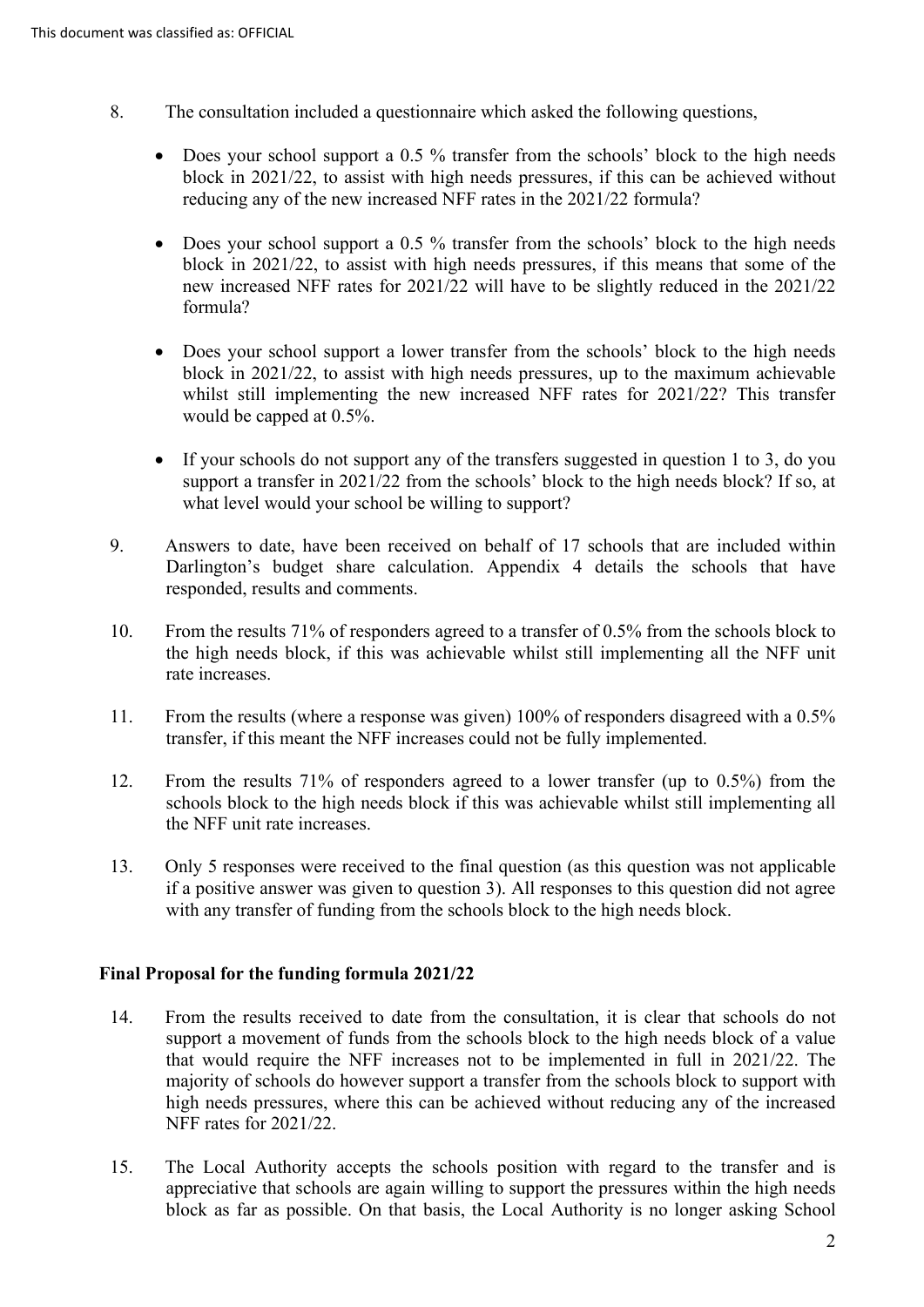Forum to support a transfer of 0.5% from the schools block to the high needs block in 2021/22.

- consultation to date. 16. The Local Authority is however asking School Forum to support a transfer up to 0.5% from the schools block to the high needs block, up to the value where the full NFF can be implemented for 2021/22. This follows the view of the majority of the responders to the
- required to be used to set the 2021/22 school budget formula. 17. The Local Authority received the school budget share tool on 15<sup>th</sup> December which includes the October 2020 census information. This tool and the enclosed datasets are
- 18. The Local Authority also received the DSG allocations for 2021/22 on  $17<sup>th</sup>$  December.
- 19. Based on the schools block allocation for 2021/22 (£71,817,670, after reducing for the Teachers Pay and Teachers Pension grants, which have been added to the DSG), the maximum transfer that can be made from the schools block at 0.5% is £359,088.
- funding for growth. It is estimated that the growth fund requirement in 2021/22 will only be £120,000 therefore there will be £193,748 of "spare" growth allocation. 20. Within the schools block allocation for 2021/22 Darlington is to receive £313,748 of
- 21. Using all the updated NFF unit values, for all the NFF factors, the cost of the Darlington school budget share for 2021/22 is £70,844 more than the allocations received for the primary, secondary and premises elements of the schools block in 2021/22. To balance the school budget share, this shortfall is to be taken from the "spare" growth allocation, leaving £122,904 of unallocated funding. It is proposed that this remaining "spare" funding (£122,904) is transferred to the high needs block.
- from previous years which is proposed to be transferred to the high needs block. 22. At the end of 2019/20 there was £128,099 of resources held from previous years school block underspend. It is estimated (see agenda item 3) that there will be a further £81,372 of underspend on the growth fund in 2020/21. There is therefore £209,471 of underspend
- 23. **The total of paragraphs 21 & 22 combines to £332,375 which can be transferred to the high needs block in 2021/22 without impacting on the NFF increased rates**. The Local Authority is seeking School Forum to support this move. This value is £26,713 less than the maximum transferrable (0.5%) and equates to a transfer of 0.46% of which 1.7% is applicable to the 2021/22 schools block allocation.

# **The Formula**

- 24. By using previous years underspend and unused growth funding the full NFF criteria and unit values have been used in calculation Darlington's school budget shares for 2021/22. The NFF calculated budget shares for 2021/22 are shown in appendix 5. The following paragraphs note key elements of the formula calculation.
- 25. The revised datasets and modelling tool (APT) were provided by the Education, Skills Funding Agency (ESFA) on 15<sup>th</sup> December to enable local authorities to submit their revised funding formula in line with the 21st January deadline.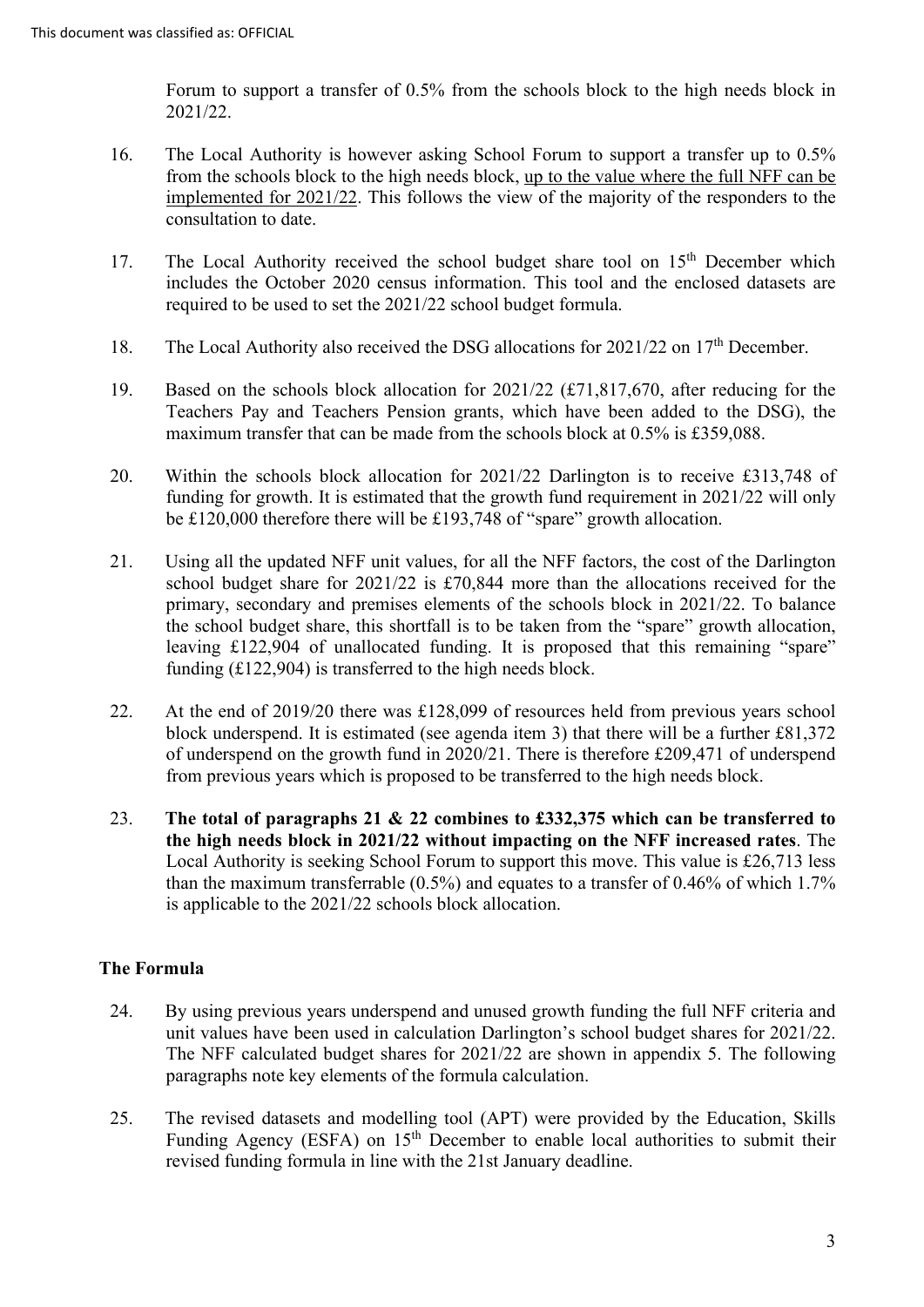- 26. The final funding formula uses the datasets provided by the ESFA, collected at the October 2020 census. The regulations stipulate that these datasets must be used in completing the funding formula.
- 27. A minimum funding guarantee (MFG) of 2.0% has been used within the 2021/22 budget share calculation. This is an increase on the 1.84% rate of MFG as used in the 2020/21 formula. This is the maximum MFG allowable under the ESFA formula rules for 2021/22.
- Darlington formula for 2021/22 at the national rates. 28. All of the increased NFF unit values for 2021/22 have been included within the proposed
- formula, this allows comparison to be made between the two years rates. In addition, the 29. The table below shows the 2021/22 and 2020/21 unit values used within the Darlington table shows the NFF unit values for 2021/22, which show that Darlington's unit values are the same as the NFF in 2021/22.
- NFF factors except for pupil mobility that has previously not been included within Darlington's formula. As Darlington has implemented the majority of the NFF already, it implemented nationally. 30. Darlington has used the same formula factors for several years. These factors mirror the is appropriate to make the addition of the mobility factor in order that Darlington's formula fully follows the NFF and is therefore ready for when the hard formula is
- hard formula, though a date has not been fixed for this at present. 31. At this stage the Government has communicated that it does still intend to implement the
- by the Local Authority. If there are any special funding arrangements between ESFA and differ. In addition the figures shown in appendix 5 are inclusive of business rates budgets, 32. All academy schools are funded direct by ESFA, based upon the budget share calculated the academy, the actual general academy grant (GAG) received by the academy may which are excluded from GAG statements.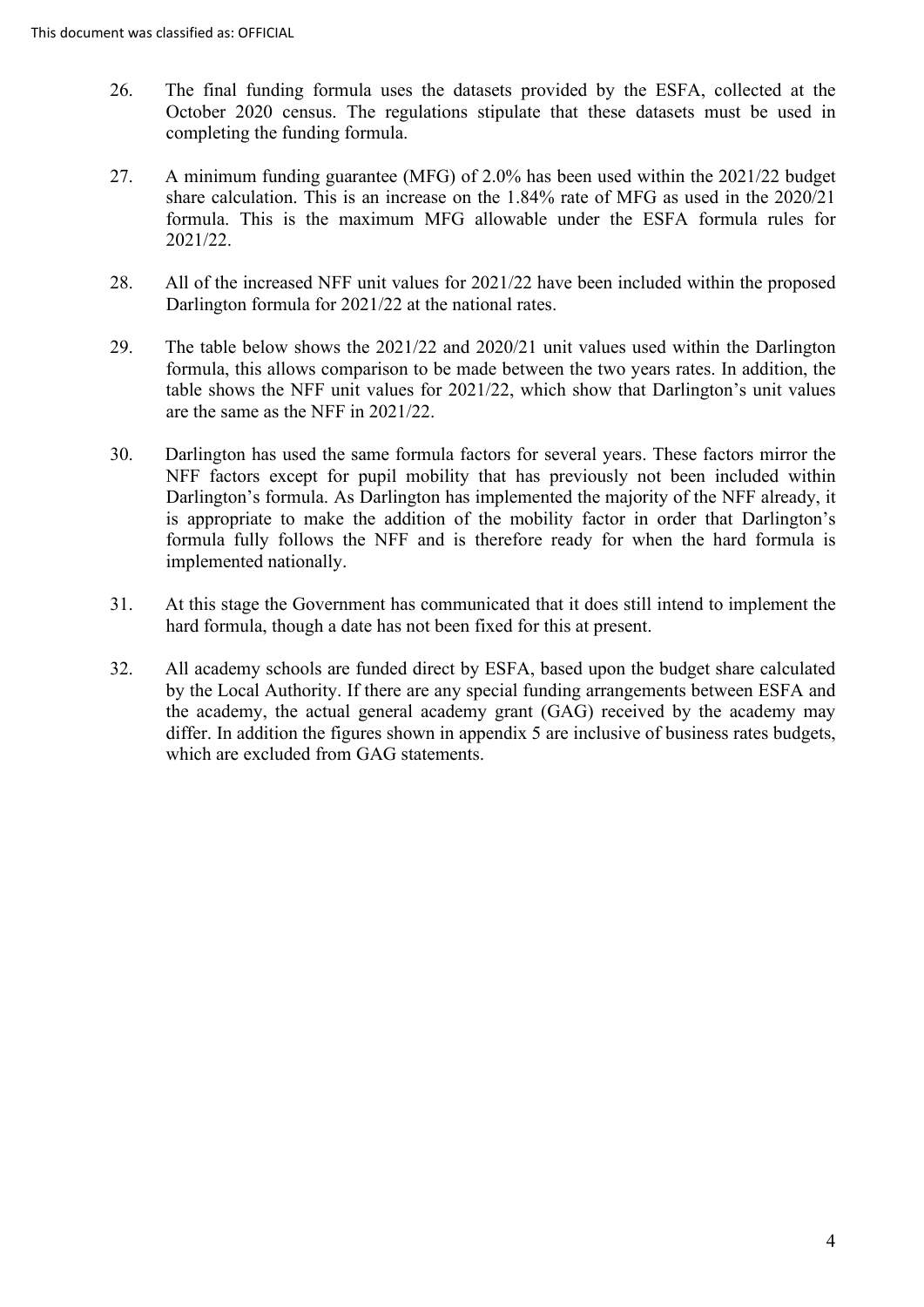| <b>Funding Factor</b>                     | Darlington | Darlington  | <b>NFF</b> | Difference      |
|-------------------------------------------|------------|-------------|------------|-----------------|
|                                           | Formula    | Formula     | 21/22      | to NFF          |
|                                           | 2020/21    | 2021/22     | $\pounds$  | 2021/22         |
|                                           | £          | $\mathbf f$ |            | $\pounds$       |
| <b>AWPU - Primary</b>                     | 2,857      | 3,123       | 3,123      | Nil             |
| AWPU - Key Stage 3                        | 4,018      | 4,404       | 4,404      | <b>Nil</b>      |
| AWPU – Key Stage 4                        | 4,561      | 4,963       | 4,963      | Nil             |
| Minimum Per Pupil - Primary               | 3,750      | 4,180       | 4,180      | Nil             |
| Minimum Per Pupil - Secondary             | 5,000      | 5,415       | 5,415      | Nil             |
| Deprivation - FSM Current - Primary       | 450        | 460         | 460        | N <sub>il</sub> |
| Deprivation - FSM Ever 6 - Primary        | 560        | 575         | 575        | Nil             |
| Deprivation - FSM Current -               | 450        | 460         | 460        | N <sub>il</sub> |
| Secondary                                 |            |             |            |                 |
| Deprivation - FSM Ever 6 -                | 815        | 840         | 840        | Nil             |
| Secondary                                 |            |             |            |                 |
| Deprivation - IDACI - Primary Band        | 600        | 620         | 620        | Nil             |
| A                                         |            |             |            |                 |
| Deprivation - IDACI - Primary Band        | 435        | 475         | 475        | Nil             |
| B                                         |            |             |            |                 |
| Deprivation - IDACI - Primary Band        | 405        | 445         | 445        | Nil             |
| $\mathsf{C}$                              |            |             |            |                 |
| Deprivation - IDACI - Primary Band        | 375        | 410         | 410        | Nil             |
| D                                         |            |             |            |                 |
| Deprivation - IDACI - Primary Band        | 250        | 260         | 260        | Nil             |
| Ε                                         |            |             |            |                 |
| Deprivation - IDACI - Primary Bands       | 210        | 215         | 215        | Nil             |
|                                           |            |             |            |                 |
| Deprivation - IDACI - Secondary           | 840        | 865         | 865        | Nil             |
| Band A                                    | 625        | 680         | 680        | Nil             |
| Deprivation - IDACI - Secondary<br>Band B |            |             |            |                 |
| Deprivation - IDACI - Secondary           | 580        | 630         | 630        | Nil             |
| Band C                                    |            |             |            |                 |
| Deprivation - IDACI - Secondary           | 535        | 580         | 580        | N <sub>il</sub> |
| <b>Band D</b>                             |            |             |            |                 |
| Deprivation - IDACI - Secondary           | 405        | 415         | 415        | Nil             |
| Band E                                    |            |             |            |                 |
| Deprivation - IDACI - Secondary           | 300        | 310         | 310        | N <sub>il</sub> |
| Band F                                    |            |             |            |                 |
| EAL - Primary                             | 535        | 550         | 550        | N <sub>il</sub> |
| EAL - Secondary                           | 1,440      | 1,485       | 1,485      | N <sub>il</sub> |
| Prior Attainment – Primary                | 1,065      | 1,095       | 1,095      | Nil             |
| Prior Attainment - Secondary              | 1,610      | 1,660       | 1,660      | Nil             |
| Mobility - Primary                        | $\theta$   | 900         | 900        | Nil             |
| Mobility - Secondary                      | $\theta$   | 1,290       | 1,290      | Nil             |
| Lump Sum                                  | 114,400    | 117,800     | 117,800    | <b>Nil</b>      |
| Sparsity                                  | 26,000     | 45,000      | 45,000     | Nil             |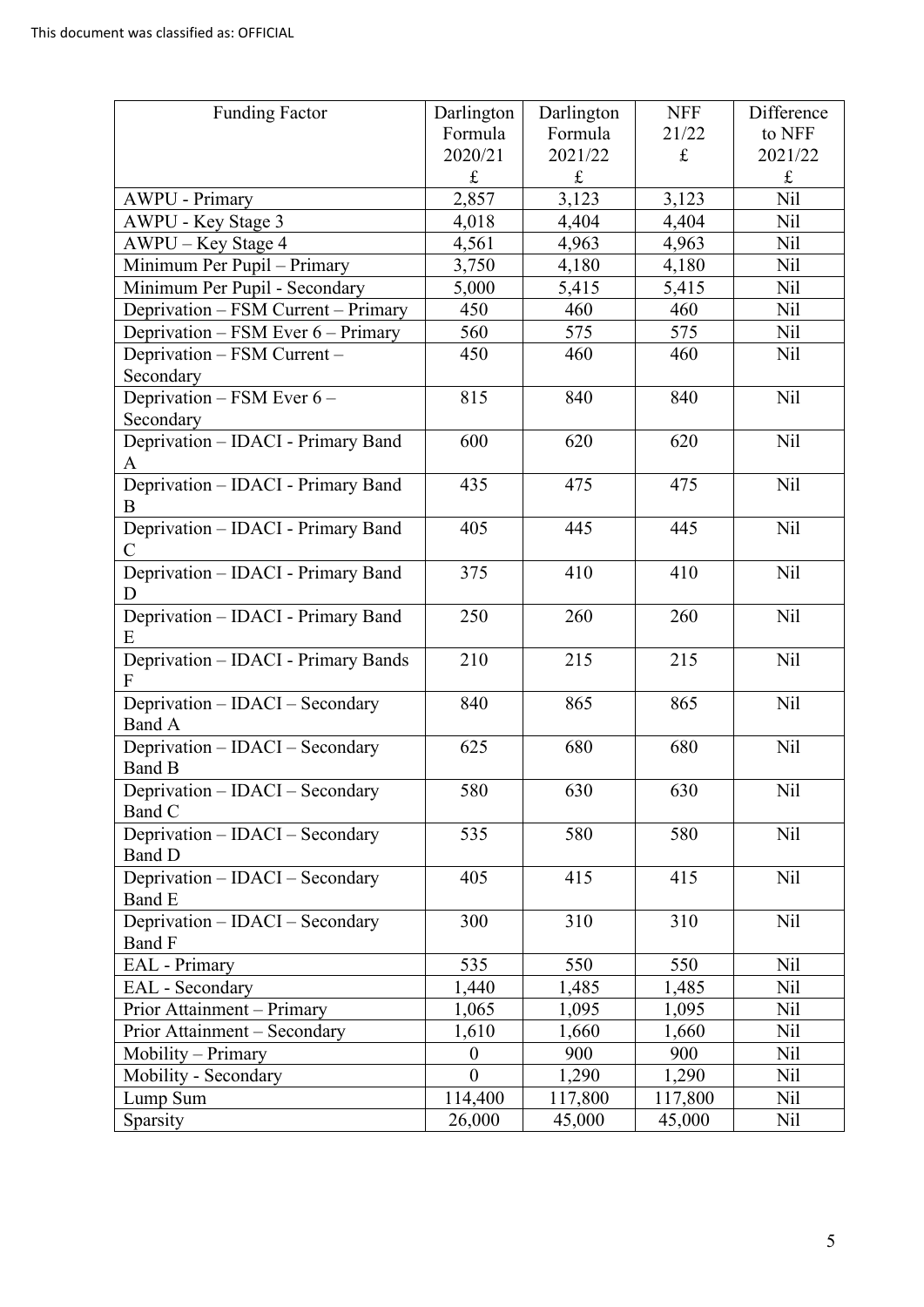## **Growth Fund**

- 33. It is proposed that the growth fund will operate in 2021/22 in the same manner as to that agreed by Forum for 2020/21. The criteria for accessing the fund, is therefore proposed to operate in 2021/22 as follows,
	- i. Schools/Academies will only be able access the fund where they have had an increase in their PAN at the request of the Local Authority to meet a lack of available space in the local area as part of the planned changes covered in the SOP.
	- ii. The actual funding allocated to a school will be based on the **actual** number of increased places on roll, not based on the increase in the PAN.
	- iii. For agreed growth in one year group, the additional number of places will be determined from the number of pupils on roll on the autumn census taking up a place in the additional class(s).
	- iv. For agreed growth across a number of year groups, the additional number of places will be determined by comparing the number of pupils on the roll at the census for each term in comparison to the number of pupils funded in the individual school budget share (i.e. the last October census).
	- v. All places are funded once the increase in the pupil admissions (in line with the PAN) reaches 10 places
	- vi. The amount to be funded per a pupil will be based on the "Basic Entitlement Funding" (AWPU) for the age group of the pupil.
	- vii. Funding will be made for each term within that financial year, the school/academy has not received funding for this growth in places. (i.e. not funded within their existing school budget share).
	- viii. It is proposed that any increases in admissions that fully meet the agreed criteria are funded automatically, rather than to be considered by School Forum.
	- ix. It is proposed that where a growth fund application requires a different approach, that these applications are presented to Forum with additional information in order that a separate decision can be made concerning that's schools access to the growth fund.
	- x. Where there is a dispute over the funding amount, this will be presented to Forum for a final decision.
	- xi. Schools Forum will be presented with updates on the spend against budget in year to allow budget monitoring and to inform for future years growth fund budget builds.
- 34. It is proposed that a growth fund of £120,000 be created for 2021/22.